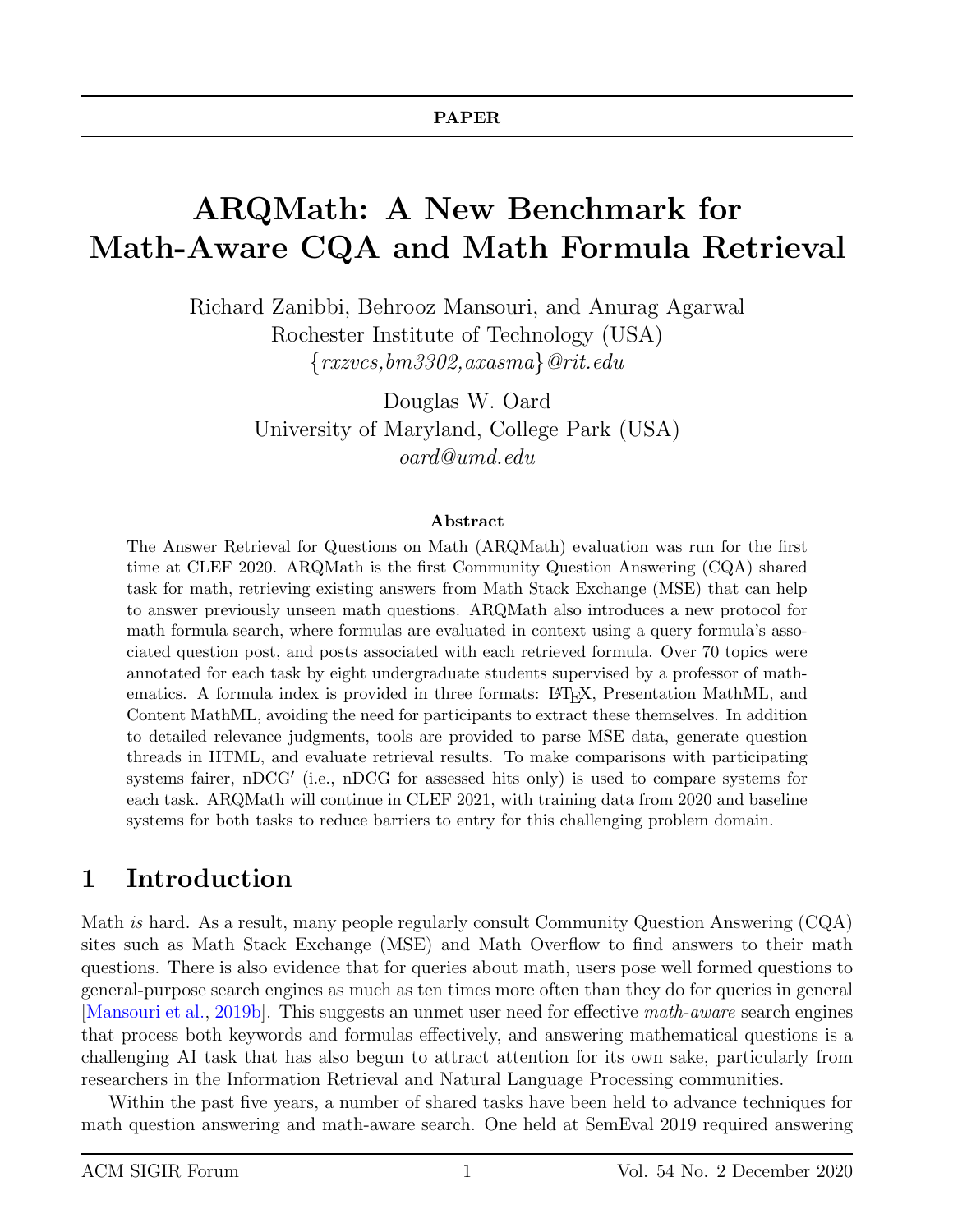(primarily multiple-choice) questions from the MathSAT (Scholastic Achievement Test). Within the IR community, the first benchmarks for text + formula search and formula retrieval in document collections were developed through NTCIR using collections created from the arXiv and Wikipedia [\[Aizawa et al.,](#page-7-1) [2013,](#page-7-1) [2014;](#page-7-2) [Zanibbi et al.,](#page-8-0) [2016a\]](#page-8-0). This helped to grow the community of researchers working on Mathematical Information Retrieval (MIR) [\[Zanibbi and Blostein,](#page-8-1) [2012;](#page-8-1) [Aizawa and Kohlhase,](#page-6-0) [2020\]](#page-6-0).

However, despite the popularity of services like Math Stack Exchange, there had not yet been a shared task on Community Question Answering (CQA) for mathematical content. To address this, we organized the first Answer Retrieval for Questions on Math  $(ARQMath<sup>1</sup>)$  $(ARQMath<sup>1</sup>)$  $(ARQMath<sup>1</sup>)$  lab at CLEF 2020 [\[Zanibbi et al.,](#page-8-2) [2020\]](#page-8-2) using MSE content. The primary task is to return a ranked list of potential answers to a given question post. A second task is formula search - given a formula, find formulas within question and answer posts that are relevant to the query formula in its original *context* (i.e., within the post where it appears). This has some similarities to the NTCIR-12 formula search task [\[Zanibbi et al.,](#page-8-0) [2016a\]](#page-8-0), but there formula context was not considered during assessment. Both ARQMath tasks are illustrated in Figure [1.](#page-2-0)

As a very brief introduction, existing formula retrieval models may be categorized as textbased, tree-based or embedding-based. Text-based models use string representations for formula indexing and retrieval. For example, the MIaS system [Sojka and Líška, [2011\]](#page-8-3) linearized MathML representations of formula appearance, and then incorporated text tokens generated from formulas in a TF-IDF retrieval model. Tree-based models use hierarchical representation(s) of formula appearance and operation syntax, with similarity computed using paths and/or subtrees [\[Kris](#page-7-3)[tianto et al.,](#page-7-3) [2016;](#page-7-3) [Zhong et al.,](#page-8-4) [2020;](#page-8-4) [Davila and Zanibbi,](#page-7-4) [2017\]](#page-7-4), or entire trees (e.g., using tree edit distances [\[Kamali and Tompa,](#page-7-5) [2013\]](#page-7-5)). Embedding models project formulas onto points in Euclidean space, with retrieval performed by identifying neighboring formulas. Early embedding models [\[Thanda et al.,](#page-8-5) [2016;](#page-8-5) [Gao et al.,](#page-7-6) [2017\]](#page-7-6) made use of text models such as the distributed bag of words (PV-DBOW) [\[Le and Mikolov,](#page-7-7) [2014\]](#page-7-7), trying to embed equations similar to text sentences, with the 'words' comprised of variables, operators and other symbols in the formula. Tangent-CFT [\[Mansouri et al.,](#page-7-8) [2019a\]](#page-7-8) uses fastText [\[Bojanowski et al.,](#page-7-9) [2017\]](#page-7-9) to produce an n-gram embedding model for linearized formula tree edges. Recently [\[Pfahler and Morik,](#page-7-10) [2020\]](#page-7-10) proposed embedding formulas using graph convolutional neural networks. Methods that jointly embed text and formulas include TopicEQ [\[Yasunaga and Lafferty,](#page-8-6) [2019\]](#page-8-6), which uses topic models for text and topic-dependent RNNs for formulas.

In the remainder of this paper we summarize the tasks, collection, and available tools and other resources for ARQMath. Our goal in sharing this is to let others know of the test collections and tools that ARQMath is making available, and to invite participation in future shared task evaluations.

### 2 ARQMath Tasks

Figure [1](#page-2-0) illustrates the two tasks in ARQMath 2020: (1) Finding Answers to Math Questions, and (2) Formula Search. ARQMath 2020's primary task was answer retrieval for math questions. The participants were presented with a question posted in 2019 on MSE, and were asked to return up

<span id="page-1-0"></span><sup>1</sup><https://www.cs.rit.edu/~dprl/ARQMath>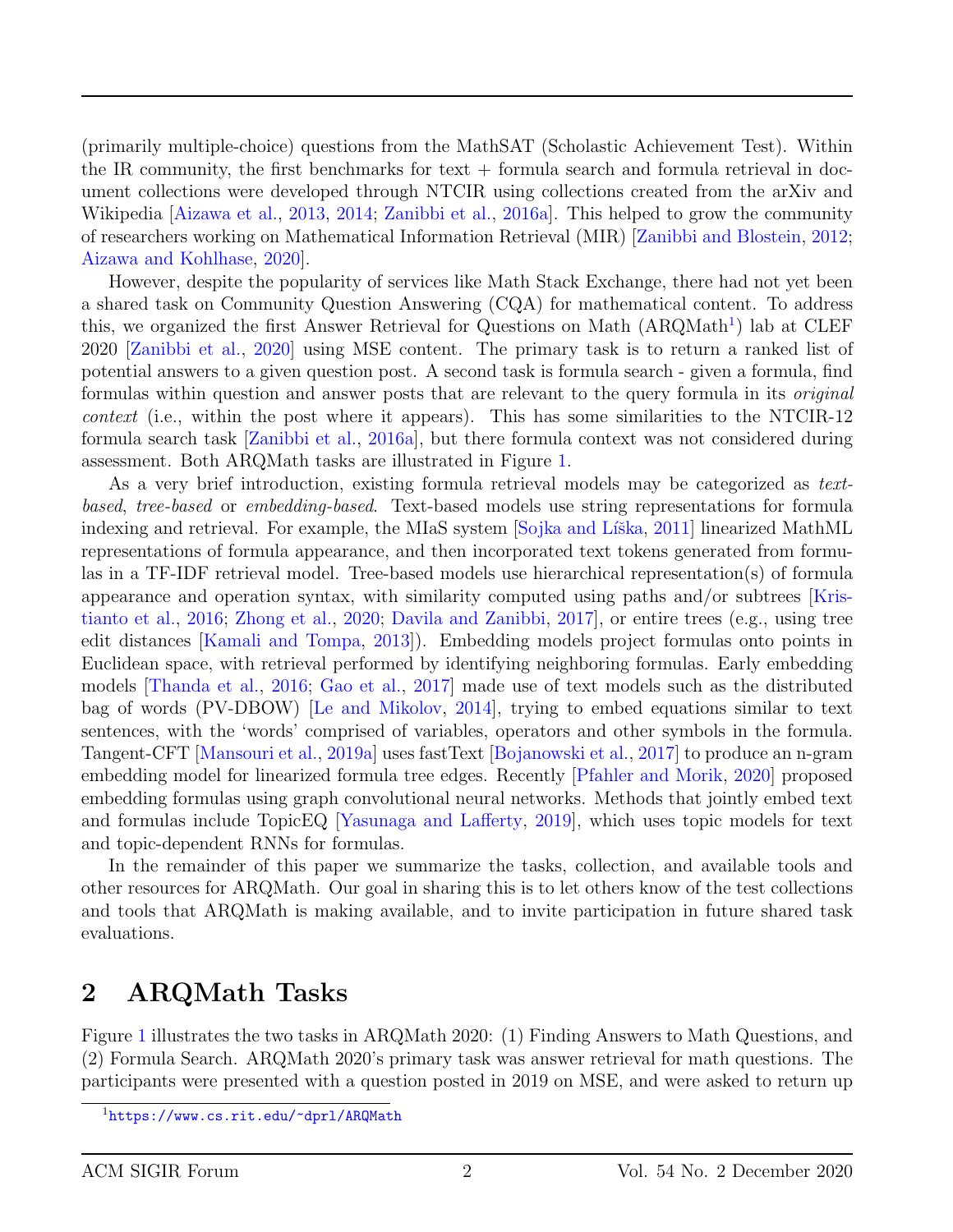

Task 1: Answer Retrieval



Task 2: Formula Retrieval

<span id="page-2-0"></span>Figure 1: ARQMath Tasks. The main task requires retrieving 'old' answers to 'new' questions within the 2010-2018 MSE collection, for question posts taken from 2019. The second task is formula retrieval, where query formulas are taken from the question posts for Task 1, and relevant formulas are returned along with their associated posts (i.e., with their context)

to 1,000 relevant answers from answers published in prior years (2010-2018). For the evaluation of participating systems, 77 topics were assessed.

In the formula retrieval task, participants were presented with one formula from a 2019 question used in Task 1, and asked to return a ranked list of up to 1,000 formula instances from questions or answers from the collection. Formulas were returned by their identifiers within the collection along with their associated post identifiers. For the evaluation of participating systems, 45 topics were assessed, and an additional 27 topics were annotated after system scores were calculated.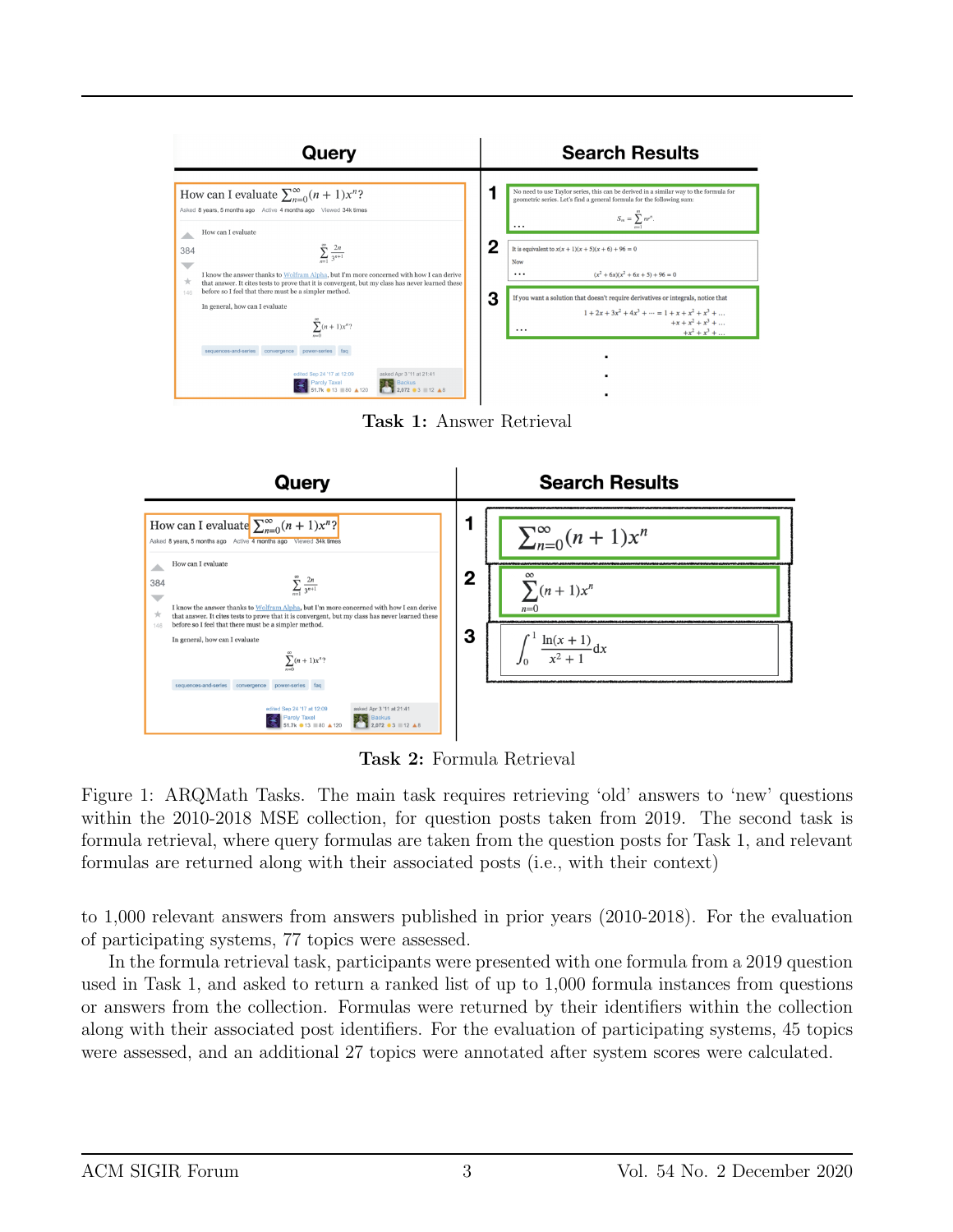## 3 ARQMath Collection (Math Stack Exchange 2010-2018)

The ARQMath collection contains question and answer posts from Math Stack Exchange (MSE), which are freely available from the Internet Archive. The collection contains posts published from 2010 to 2018, with a total of 1 million questions and 1.4 million answers. In ARQMath 2020, posts from 2019 were used for topic construction. The collection contains the following:

- **Posts**: Each MSE post has a unique identifier, and a field indicating whether it is a question or answer post. Questions have a title and a body (content of the question), while answers only have a body. Each answer has a 'parent id' indicating which question it was posted in answer to. Additional information such as the score, the post owner id and creation date are also available.
- Comments: MSE users can comment on posts. Each comment has a unique identifier and a 'post id' indicating which post the comment is written for.
- Post links: Moderators sometimes identify duplicate or related questions that have been previously asked. A 'post link type id' of value 1 indicates related posts, while value 3 indicates duplicates.
- Tags: Questions can have one or more tags describing the subject matter of the question (e.g., 'real-analysis').
- Votes: The post score is the difference between up and down votes, and there are also other vote types such as 'offensive' or 'spam.' Each vote has a 'vote type id' for the vote type and a 'post id' for the associated post.
- Users: Registered MSE users have a unique id. Each user has a reputation score, which may be increased through activities such as posting a high quality answer, or posting a question that receives up votes. Registered MSE users can also receive one of three badges: bronze, silver or gold.

Edit history for posts and comments is also available from the Internet Archive, but for simplicity and to reduce the collection size we have not included history information in the ARQMath collection.

Provided with the collection are the question threads, containing each question along with its associated answer posts in the collection (see Figure [2\)](#page-4-0). These threads can be regenerated from the ARQMath collection using a provided Python script. Threads are provided to make studying the collection easier for participants, and for use in relevance assessment (discussed further below). The organizers have also provided Python scripts for loading and parsing MSE data.<sup>[2](#page-3-0)</sup>

### 3.1 Formula Representations and Formula Index

In the Internet Archive version of the collection, formulas are located between two '\$' or '\$\$' signs, or inside a 'math-container' tag. For ARQMath, all formulas in posts (and all MSE comments on those posts) have been tagged, with a unique identifier assigned to each formula instance.

<span id="page-3-0"></span><sup>2</sup><https://github.com/ARQMath/ARQMathCode>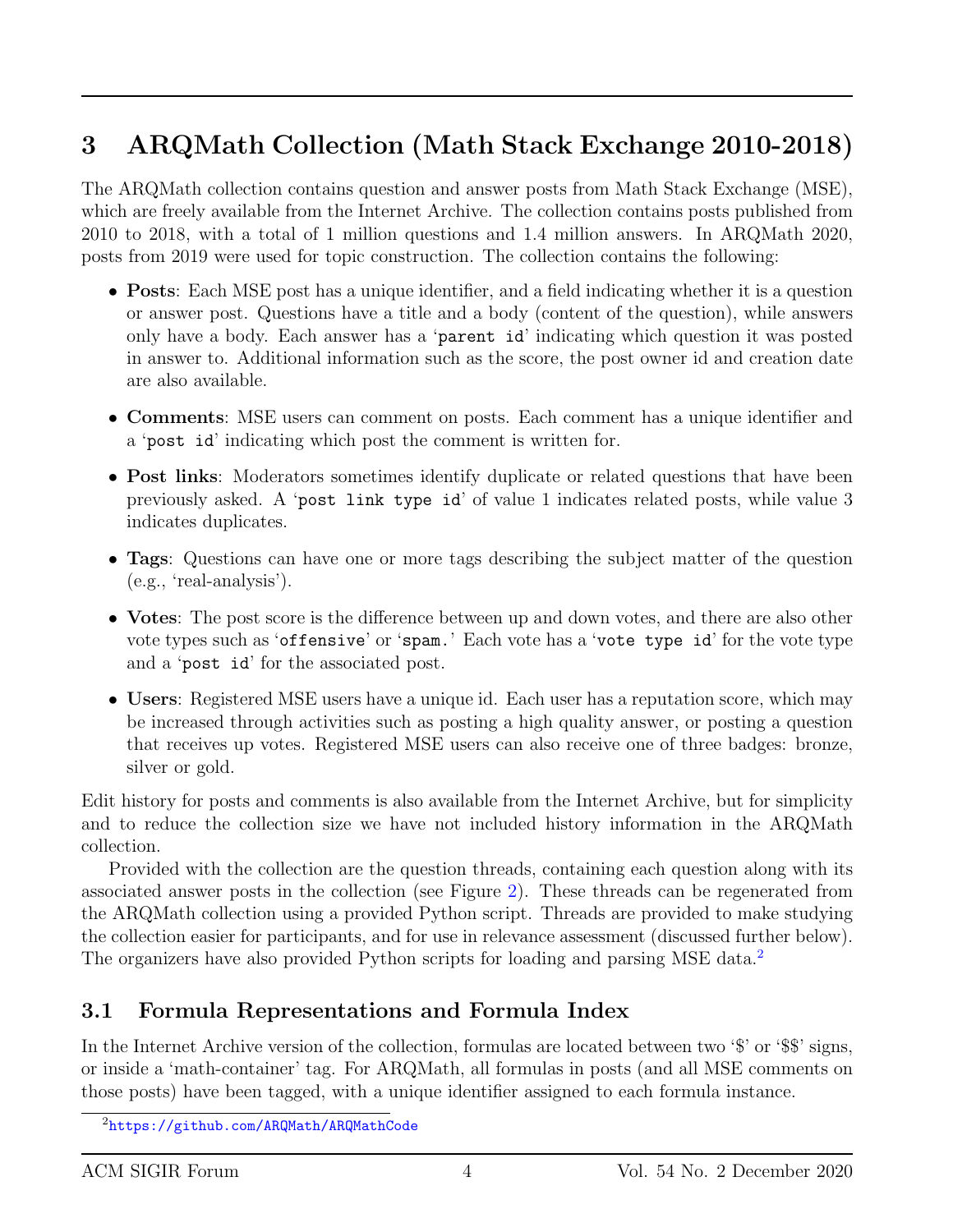```
How to compute this combinatoric sum?
1 I have the sum
                                      \sum_{k=0}^{n} \binom{n}{k} kI know the result is n2^{n-1} but I don't know how you get there.
  How does one even begin to simplify a sum like this that has
  binomial coefficients. combination proof-
3 Answers
     We have
                       \sum_{k=0}^n k\binom{n}{k}=\sum_{k=1}^{n-1}k\binom{n}{k}+n=\sum_{k=1}^{n-1}n\binom{n-1}{k-1}+n=n\sum_{k=0}^{n-1}\binom{n-1}{k}=n2^{n-1},where the last equality follows from the binomial theorem :
                                2^l = (1+1)^l = \sum_{k=0}^l {l \choose k} 1^k 1^{l-k} = \sum_{k=0}^l {l \choose k}0 Hint:
  Just differentiate (1+x)^n = \sum_{k=0}^n {n \choose k} x^k and set x=10 Hint:
  Use the equality
                               \binom{n}{k}k = n \binom{n-1}{k-1}
```
<span id="page-4-0"></span>Figure 2: Example question thread generated from MSE content using an ARQMath Python script. The amount of text in posts varies greatly; this thread has relatively little text.

Each formula is represented three ways to facilitate participation by teams without specialized expertise in mathematical notation processing: (a) as  $\Delta FFRX$  strings, (b) as (appearance-based) Presentation MathML, and (c) as (operator tree) Content MathML. Appearance is represented by the spatial arrangement of symbols on writing lines (in Symbol Layout Trees (SLTs)), and mathematical syntax is represented using a hierarchy of operators and arguments (in Operator Trees (OPTs)). Figure [3](#page-5-0) shows the SLT and OPT representations for the formula  $x^2 = 4$ . In the SLT representation, edge labels show the spatial relationship between the formula elements. For instance, the edge label 'a' shows that the number '2' is located above the variable 'x', while the edge label 'n' shows operator  $=$ ' is located next after 'x'. In the OPT representation, the edge labels for non-commutative operators indicate argument position. For more details, refer to [\[Zanibbi et al.,](#page-8-7) [2016b\]](#page-8-7).

The open source LaTeXML tool<sup>[3](#page-4-1)</sup> is used to convert LAT<sub>E</sub>X to MathML. For ARQMath 2020,

<span id="page-4-1"></span><sup>3</sup><https://dlmf.nist.gov/LaTeXML>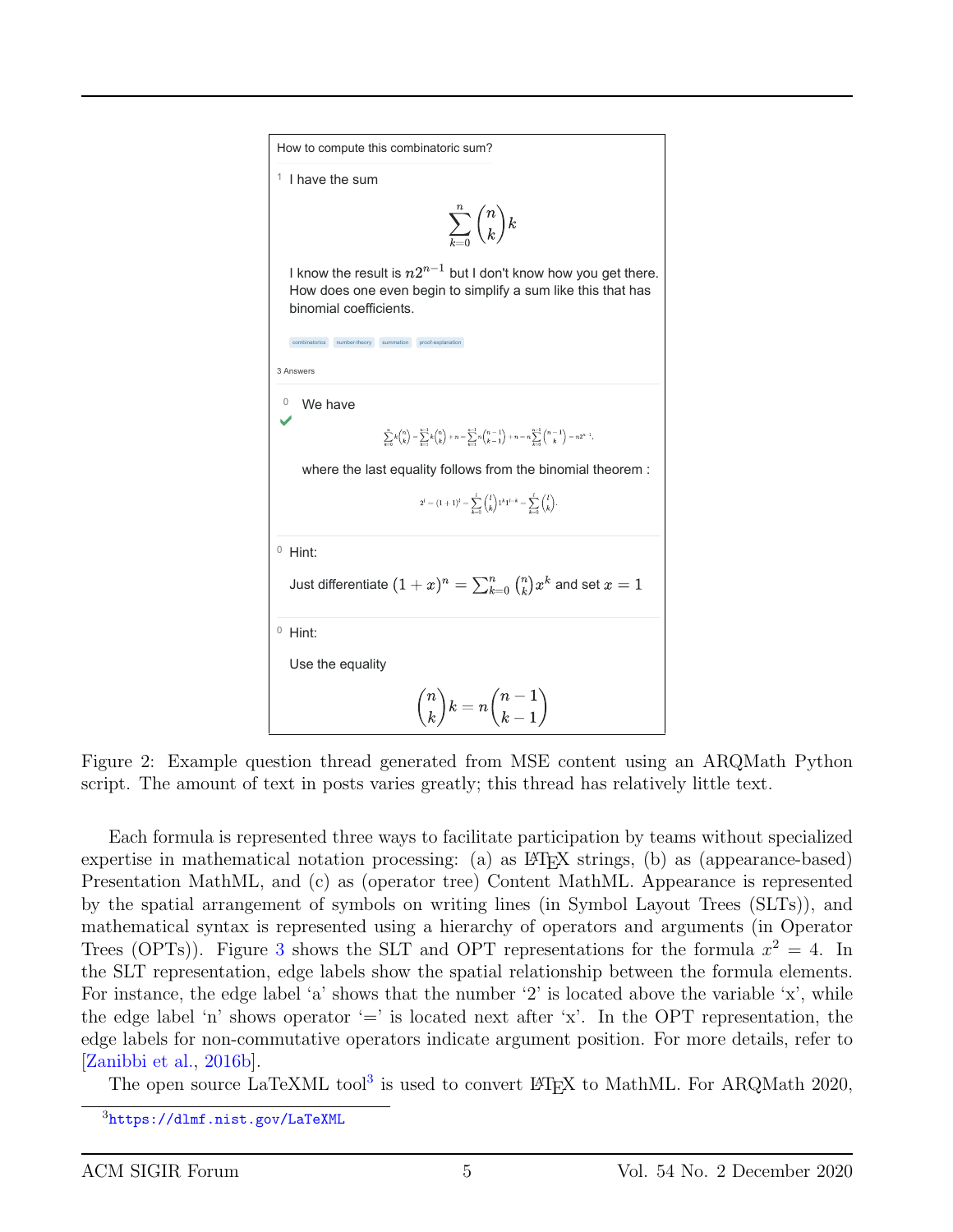

<span id="page-5-0"></span>Figure 3: Formula  $x^2 = 4$  represented as (a) Symbol Layout Tree (SLT) and (b) Operator Tree (OPT). SLTs represent formula appearance by the position of symbols on writing lines, while operator trees represent the hierarchy of operations and (where pertinent) argument order.

92% of indexed LATEX formulas were successfully converted to Presentation MathML (SLT), and 90% to Content MathML (OPT). LaTeXML was recently updated to cover more notation, so we expect to increase the number of successful MathML conversions very substantially for ARQMath 2021.

### 4 Evaluation and Results

One risk when performing pooling for a new task for which rich training data is not yet available is that an unusually large number of relevant answers may remain unjudged. Measures which treat unjudged documents as not relevant can be used when directly comparing systems that contributed to the judgment pools, but subsequent use of such a first-year test collection (e.g., to train new systems for the second year of the lab) can be disadvantaged by treating unjudged documents (which as systems improve might actually be relevant) as not relevant. We therefore chose nDCG' (read as "nDCG-prime") [\[Sakai and Kando,](#page-8-8) [2008\]](#page-8-8) as the primary measure for both tasks as a simple way of maximizing the comparability of post hoc experiments.

Task 1. A total of 77 questions were assessed for Task 1 by 8 paid upper-year or recently graduated undergraduate math students who worked for over a month, and underwent training in multiple phases. For each question, 4 relevance degrees were considered, as shown in Table [1.](#page-6-1) For these questions, an average of 508.5 answer posts were judged for each question, with an average assessment time of 63.1 seconds per answer post. Among the 5 participating teams and the baseline systems, the MathDowsers team [\[Ng et al.,](#page-7-11)  $2020$ ] obtained the highest nDCG'.

Task 2. A total of 45 topics were assessed for Task 2 with an average of 125.0 formulas assessed per topic, with an average assessment time of 38.1 seconds per formula. The assessment was done by 3 assessors, each of whom had done some initial assessment work for Task 1. As with the first task, 4 relevance levels were used for task 2, as defined in Table [1.](#page-6-1) Assessors were presented with formula instances, and asked to decide their relevance by considering whether retrieving that instance of that formula would have been useful, assigning each formula instance in the judgment pool one of four scores. Instance assessments were then max-aggregated to establish the maximum relevance degree for each visually distinct formula, and nDCG' was then computed over visually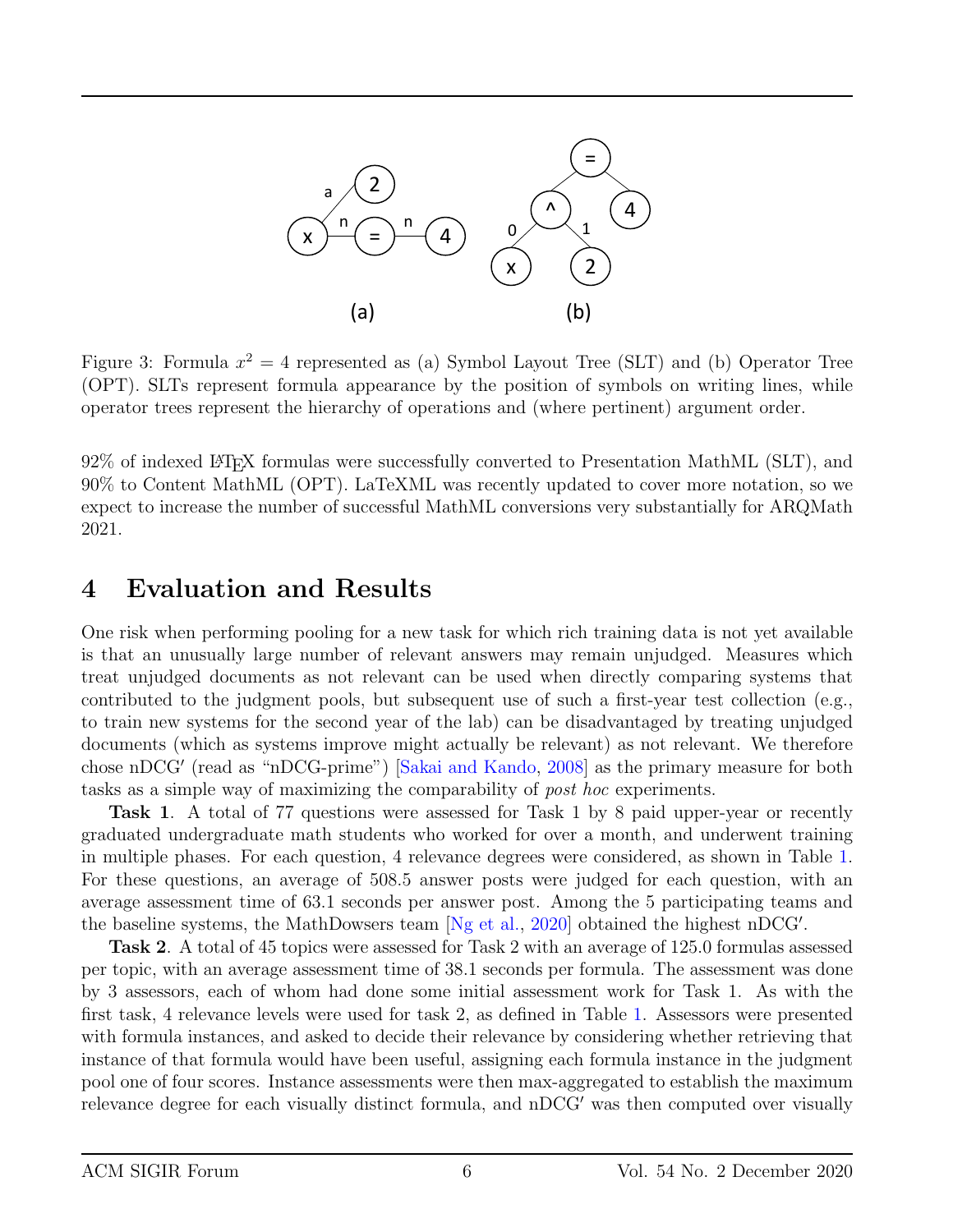|                |               | TASK 1: QUESTION ANSWERING                                                                                       |
|----------------|---------------|------------------------------------------------------------------------------------------------------------------|
| <b>SCORE</b>   | <b>RATING</b> | DEFINITION                                                                                                       |
| 3              | High          | Sufficient to answer the complete question on its own                                                            |
| $\overline{2}$ | Medium        | Provides some path towards the solution. This path might come from                                               |
|                |               | clarifying the question, or identifying steps towards a solution                                                 |
| $\mathbf{1}$   | Low           | Provides information that could be useful for finding or interpreting<br>an answer, or interpreting the question |
| $\theta$       | Not Relevant  | Provides no information pertinent to the question or its answers. A                                              |
|                |               | post that restates the question without providing any new information                                            |
|                |               | is considered non-relevant                                                                                       |
|                |               | TASK 2: FORMULA RETRIEVAL                                                                                        |
| <b>SCORE</b>   | <b>RATING</b> | DEFINITION                                                                                                       |
| 3              | High          | Just as good as finding an exact match to the query formula would be                                             |
| $\mathfrak{D}$ | Medium        | Useful but not as good as the original formula would be                                                          |
|                | Low           | There is some chance of finding something useful.                                                                |
| $\theta$       | Not Relevant  | Not expected to be useful                                                                                        |

<span id="page-6-1"></span>Table 1: Relevance Scores, Ratings, and Definitions for Tasks 1 and 2.

distinct formulas. After results were reported, an additional 27 topics were annotated, resulting in a total of 74 topics that are now available for Task 2 training. Among the 3 participating teams and the baseline system, a Tangent-S baseline [\[Davila and Zanibbi,](#page-7-4) [2017\]](#page-7-4) achieved the highest nDCG'; although a participating system [\[Mansouri et al.,](#page-7-12) [2020\]](#page-7-12) did achieve the best P@10.

### 5 ARQMath 2021

ARQMath 2021 will continue with the same two tasks. For ARQMath 2020, the selection of question posts for topic construction was restricted to those with at least one related post link to a question in the collection to be searched. We did this to minimize the risk of investing assessment effort on topics that yielded no relevant documents. For ARQMath 2021 we plan to remove this restriction, and instead guard against wasted assessment effort by doing a limited amount of pre-assessment for the results of an ARQMath 2020 system.

Finally, for ARQMath 2021 we will be making baseline systems available for both tasks (including the best-performing system for Task 2), so that people interested in the task can quickly run and study these systems as starting points. Registration for ARQMath 2021 will be open through April, 2021<sup>[4](#page-6-2)</sup>. We warmly invite you to look at the ARQMath data and tools, and join the next edition of the lab - it should be interesting, challenging, and more than a bit of fun.

### References

<span id="page-6-0"></span>Akiko Aizawa and Michael Kohlhase. Mathematical information retrieval. In Evaluating Information Retrieval and Access Tasks, pages 169–185. Springer, Singapore, 2020.

<span id="page-6-2"></span><sup>4</sup><http://clef2021-labs-registration.dei.unipd.it>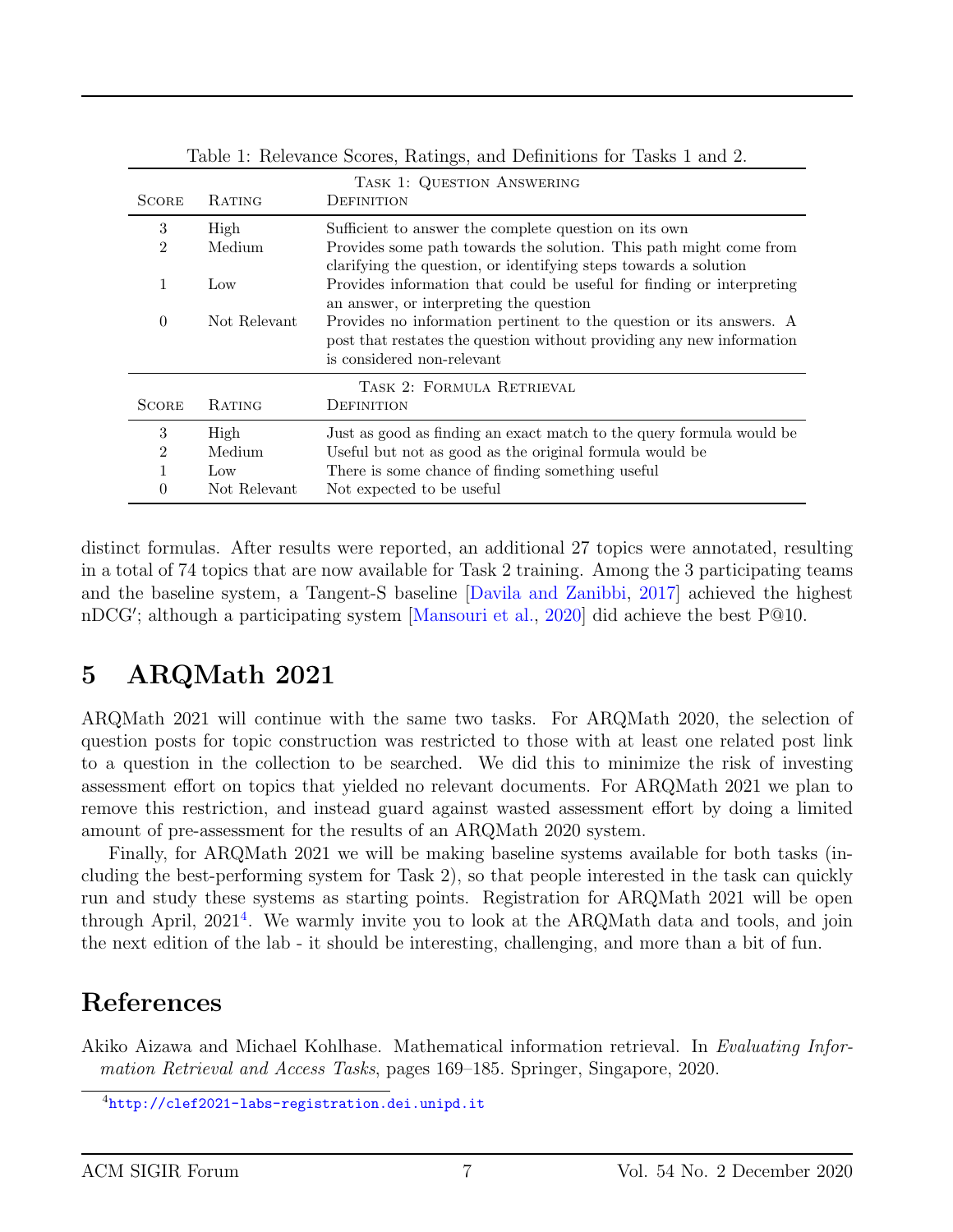- <span id="page-7-1"></span>Akiko Aizawa, Michael Kohlhase, and Iadh Ounis. NTCIR-10 math pilot task overview. In NTCIR, 2013.
- <span id="page-7-2"></span>Akiko Aizawa, Michael Kohlhase, Iadh Ounis, and Moritz Schubotz. NTCIR-11 Math-2 task overview. In NTCIR, volume 11, pages 88–98, 2014.
- <span id="page-7-9"></span>Piotr Bojanowski, Edouard Grave, Armand Joulin, and Tomas Mikolov. Enriching word vectors with subword information. *Trans. Assoc. Comput. Linguistics*, 5:135-146, 2017. URL [https:](https://transacl.org/ojs/index.php/tacl/article/view/999) [//transacl.org/ojs/index.php/tacl/article/view/999](https://transacl.org/ojs/index.php/tacl/article/view/999).
- <span id="page-7-4"></span>Kenny Davila and Richard Zanibbi. Layout and semantics: Combining representations for mathematical formula search. In Proceedings of the  $40th$  International ACM SIGIR Conference on Research and Development in Information Retrieval, pages 1165–1168, 2017.
- <span id="page-7-6"></span>Liangcai Gao, Zhuoren Jiang, Yue Yin, Ke Yuan, Zuoyu Yan, and Zhi Tang. Preliminary exploration of formula embedding for mathematical information retrieval: can mathematical formulae be embedded like a natural language? 2017.
- <span id="page-7-5"></span>Shahab Kamali and Frank Wm Tompa. Retrieving documents with mathematical content. In Proceedings of the 36th International ACM SIGIR Conference on Research and Development in Information Retrieval, pages 353–362. ACM, 2013.
- <span id="page-7-3"></span>Giovanni Yoko Kristianto, Goran Topic, and Akiko Aizawa. MCAT math retrieval system for NTCIR-12 MathIR task. In NTCIR, 2016.
- <span id="page-7-7"></span>Quoc Le and Tomas Mikolov. Distributed representations of sentences and documents. In International Conference on Machine Learning, 2014.
- <span id="page-7-8"></span>Behrooz Mansouri, Shaurya Rohatgi, Douglas W Oard, Jian Wu, C Lee Giles, and Richard Zanibbi. Tangent-CFT: An embedding model for mathematical formulas. In *Proceedings of* the 2019 ACM SIGIR International Conference on Theory of Information Retrieval (ICTIR), pages 11–18, 2019a.
- <span id="page-7-0"></span>Behrooz Mansouri, Richard Zanibbi, and Douglas W. Oard. Characterizing searches for mathematical concepts. In Joint Conference on Digital Libraries, 2019b.
- <span id="page-7-12"></span>Behrooz Mansouri, Douglas W Oard, and Richard Zanibbi. DPRL systems in the CLEF 2020 arqmath lab. In Working Notes of CLEF 2020-Conference and Labs of the Evaluation Forum, 2020.
- <span id="page-7-11"></span>Yin Ki Ng, Dallas J. Fraser, Besat Kassaie, George Labahn, Mirette S. Marzouk, Frank Wm. Tompa, and Kevin Wang. Dowsing for math answers with Tangent-L. In Working Notes of CLEF 2020 - Conference and Labs of the Evaluation Forum, 2020.
- <span id="page-7-10"></span>Lukas Pfahler and Katharina Morik. Semantic search in millions of equations. In *Proceedings* of the 26th ACM SIGKDD International Conference on Knowledge Discovery & Data Mining, pages 135–143, 2020.